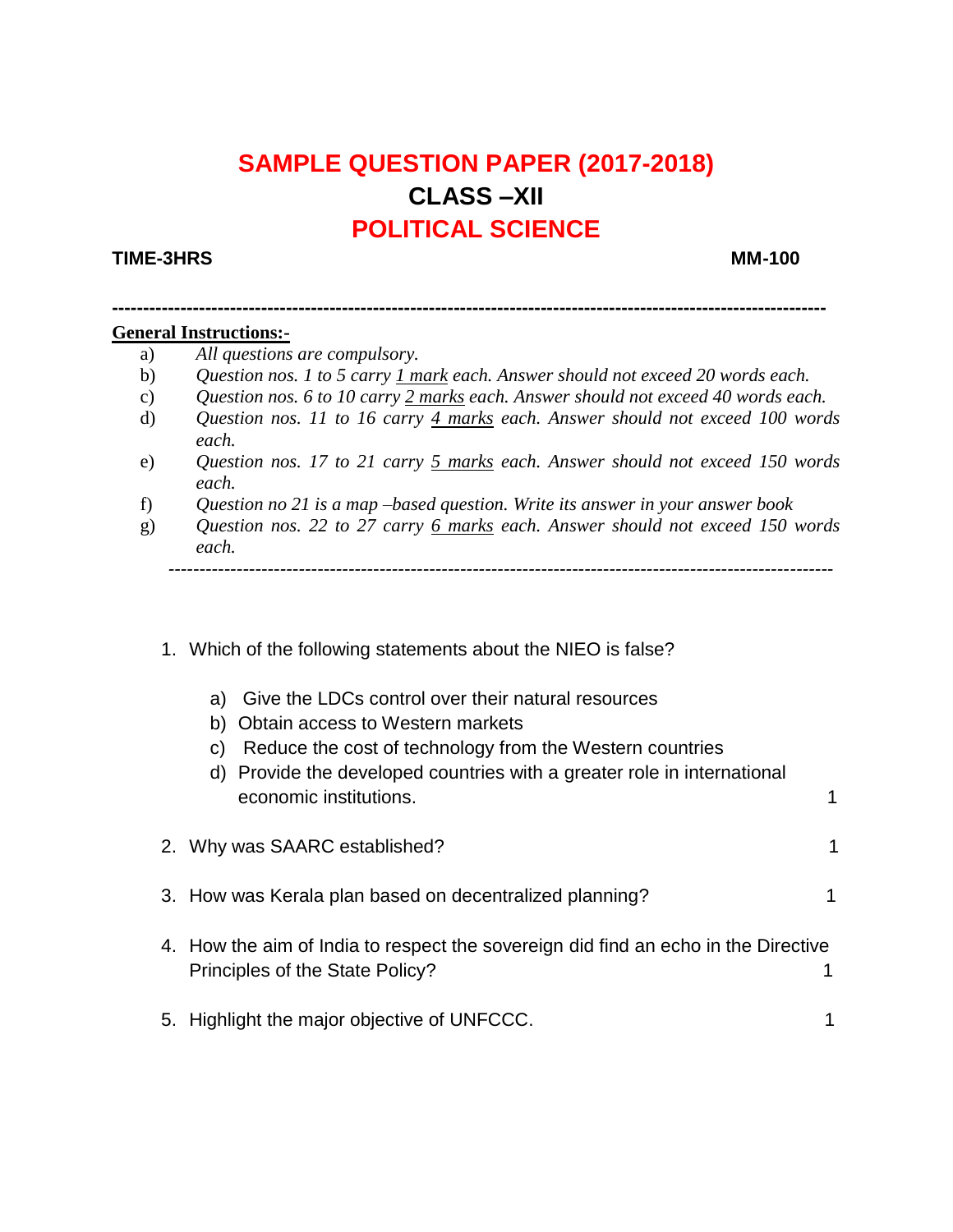| 6. | <b>Match the following</b>                                                           |                                                                                                 |                |
|----|--------------------------------------------------------------------------------------|-------------------------------------------------------------------------------------------------|----------------|
|    | A. J.P. Narayan                                                                      | i. first prime minister                                                                         |                |
|    | B. Morarji Desai<br>C. Ch. Charan Singh                                              | belonged to non-congress<br>ii. Call for 'Total Revolution'<br>iii. Remained Prime Minister for |                |
|    | D. Jagjiwan Ram                                                                      | four months only<br>iv.) Leader of 'Congress for Democracy'                                     |                |
|    | 7. Mention the military alliances formed by the Western Block.                       |                                                                                                 | $\overline{2}$ |
|    | you agree with this statement?                                                       | 8. "The Partition of India appeared to prove everyone in worst fears" How far do                | $\overline{2}$ |
|    | 9. With which objectives DMK made its entry into Indian politics?                    |                                                                                                 | 2              |
|    | 10. Explain the role of State Reorganization Commission.                             |                                                                                                 | $\overline{2}$ |
|    | 11. Why do the people in the SAARC countries share the aspiration for<br>democracy.? |                                                                                                 | 4              |
|    | 12. What is resource geopolitics? How is global economy relied on it?                |                                                                                                 | $2+2=4$        |
|    | during the early years of independence.                                              | 13. Identify the factors that contributed to the dominance of the Congress Party                | 4              |
|    | there'. Justify.                                                                     | 14. China has been the fastest growing economy since the reform first began                     | 4              |
|    | 15. Examine the major outcomes of the Green Revolution.                              |                                                                                                 | 4              |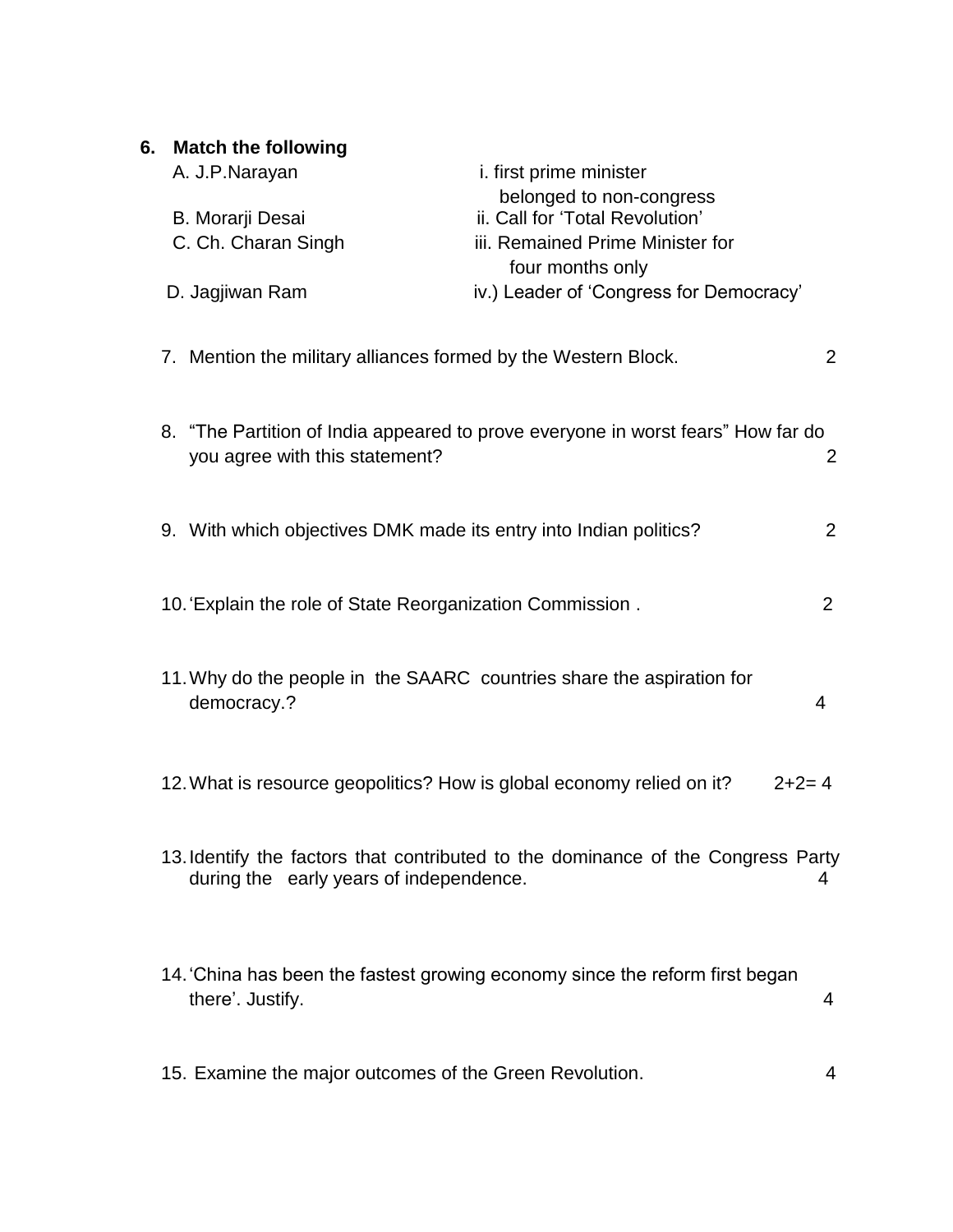16.How did the factional rivalry between the Syndicate and Indira Gandhi resulted in the split of Congress in 1969. 4

#### **17.Read the following passage and answer the following questions-**

The Central Asian countries wanted to take advantage of their geographical location and continue their close ties with Russia and also to establish ties with the West, the US, China and others. Thus, the international system saw many new players emerge, each with its own identity, interests, and economic and political difficulties. It is to these issues that we now turn.

- a) Why did the Central Asian countries want to maintain ties with both Russia and the West? 1
- b) Name the new players that emerged in the international system after the disintegration of USSR 2
- **c)** Mention any two profound consequences of it on the world politics 2

#### **18.Read the following passage and answer the following questions:**

 **( 2+3=5)** 

There has been an attempt in India to develop its economy in a way that the vast mass of citizens are lifted out of poverty and misery and huge economic inequalities are not allowed to exist. The attempt has not quite succeeded; we are still a very poor and unequal country. Yet democratic politics allows spaces for articulating the voice of the poor and the deprived citizens. There is a pressure on the democratically elected governments to combine economic growth with human development. Thus democracy is not just a political ideal; a democratic government is also a way to provide greater security

- a) Mention the major security threats to India. 2
- b) Highlight the broad components of security strategy of democratic India.3

**(1+2+2=5)**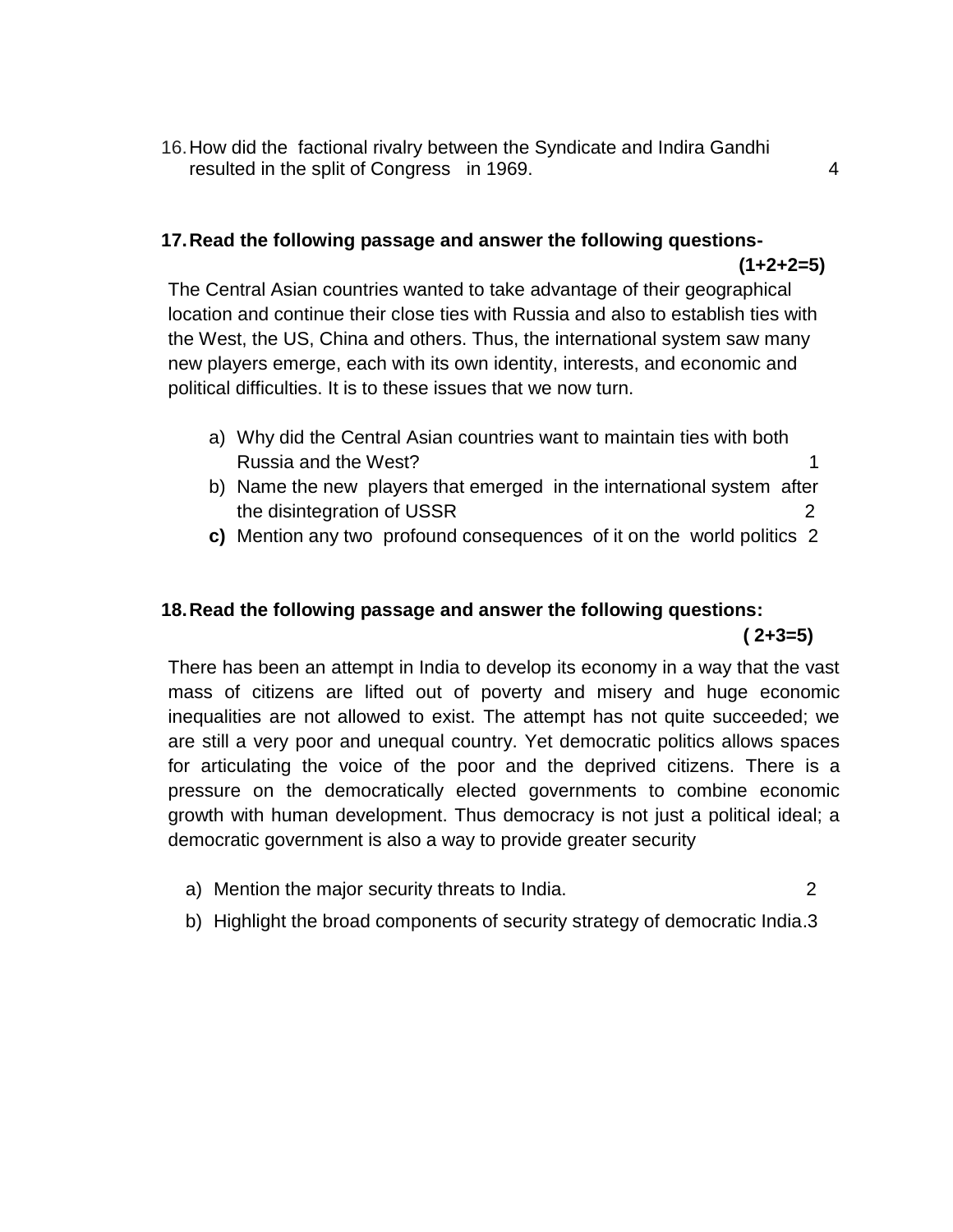## **19.Read the following passage and answer the following questions: ( 1+2+2=5)**

India wanted to generate atomic energy for peaceful purposes. Nehru was against nuclear weapons. So he pleaded with the superpowers for comprehensive nuclear disarmament. However, the nuclear arsenal kept rising. When Communist China conducted nuclear tests in October 1964, the five nuclear weapon powers, the USSR. USA, UK, France and China ( Taiwan represented china) impose the Nuclear Non-proliferation Treaty (NPT) of 1968 on the rest of the world. India always considered the NPT as discriminatory and had refused to sign it. When India conducted its first nuclear test, it was termed as peaceful explosion. India argued that it was committed to the policy of using nuclear power only for peaceful purposes.

- a) What was the plea of Nehru with regard to nuclear energy? 1
- b) When did India conduct s its first nuclear test and why? 2
- c) Why India always considered the NPT as discriminatory and had refused to sign it? 2

### **20.Read the following Cartoon and answer the following questions**

 **(1+2+2=5)**

Pg-40 dollar world

.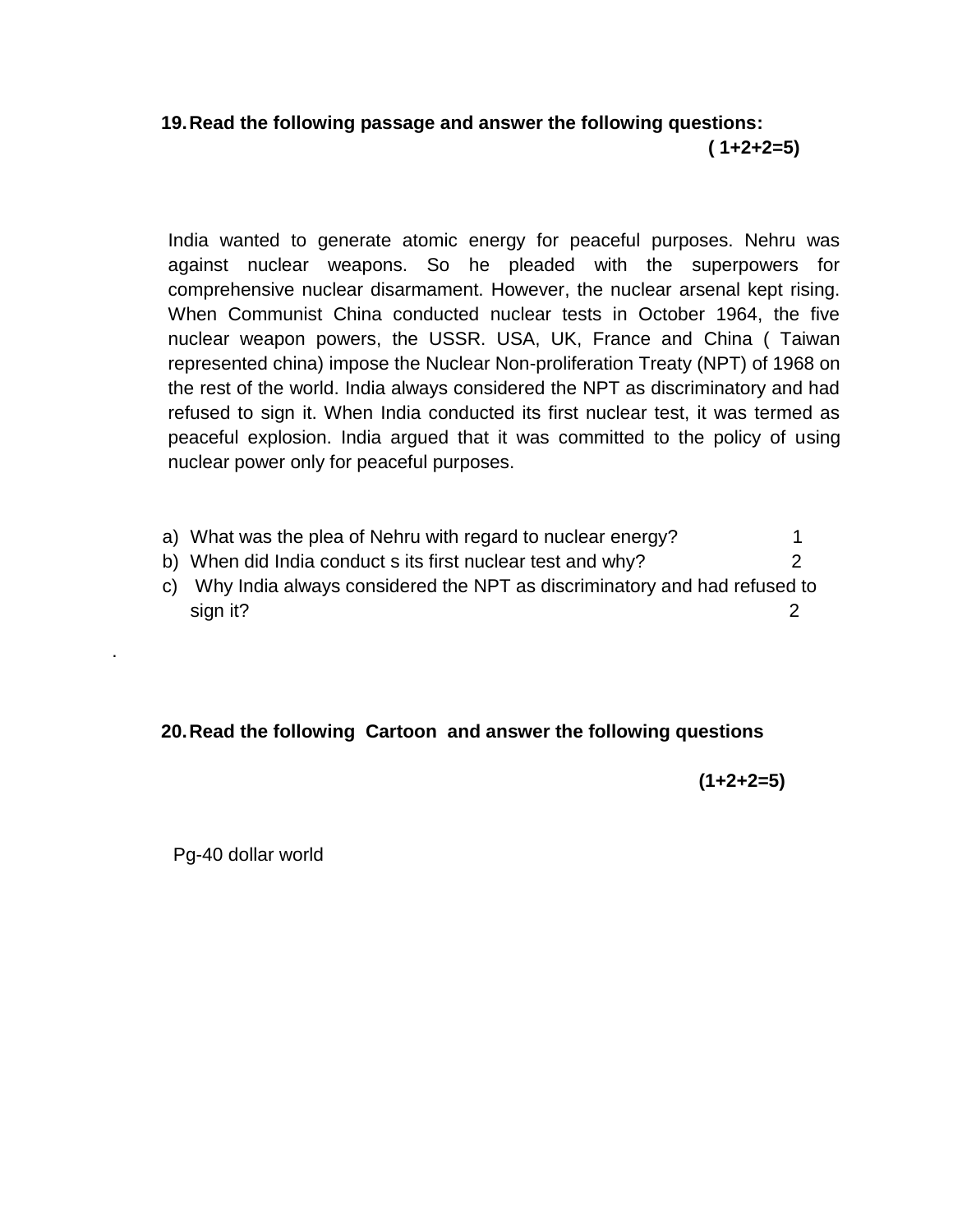

| a) What is the basic idea of this cartoon?                  |                |
|-------------------------------------------------------------|----------------|
| b) What does this cartoon say about the nature of hegemony? | $\overline{2}$ |
| c) Mention any two examples of its structural power         |                |

# **Note. The following question is for the visually impaired children in lieu of Q20**

| a) Which country in the world is having global dominance       |  |
|----------------------------------------------------------------|--|
| b) Mention the cultural dominance of that country in the world |  |
| c) State its structural hegemony                               |  |

**(1+2+2=5)**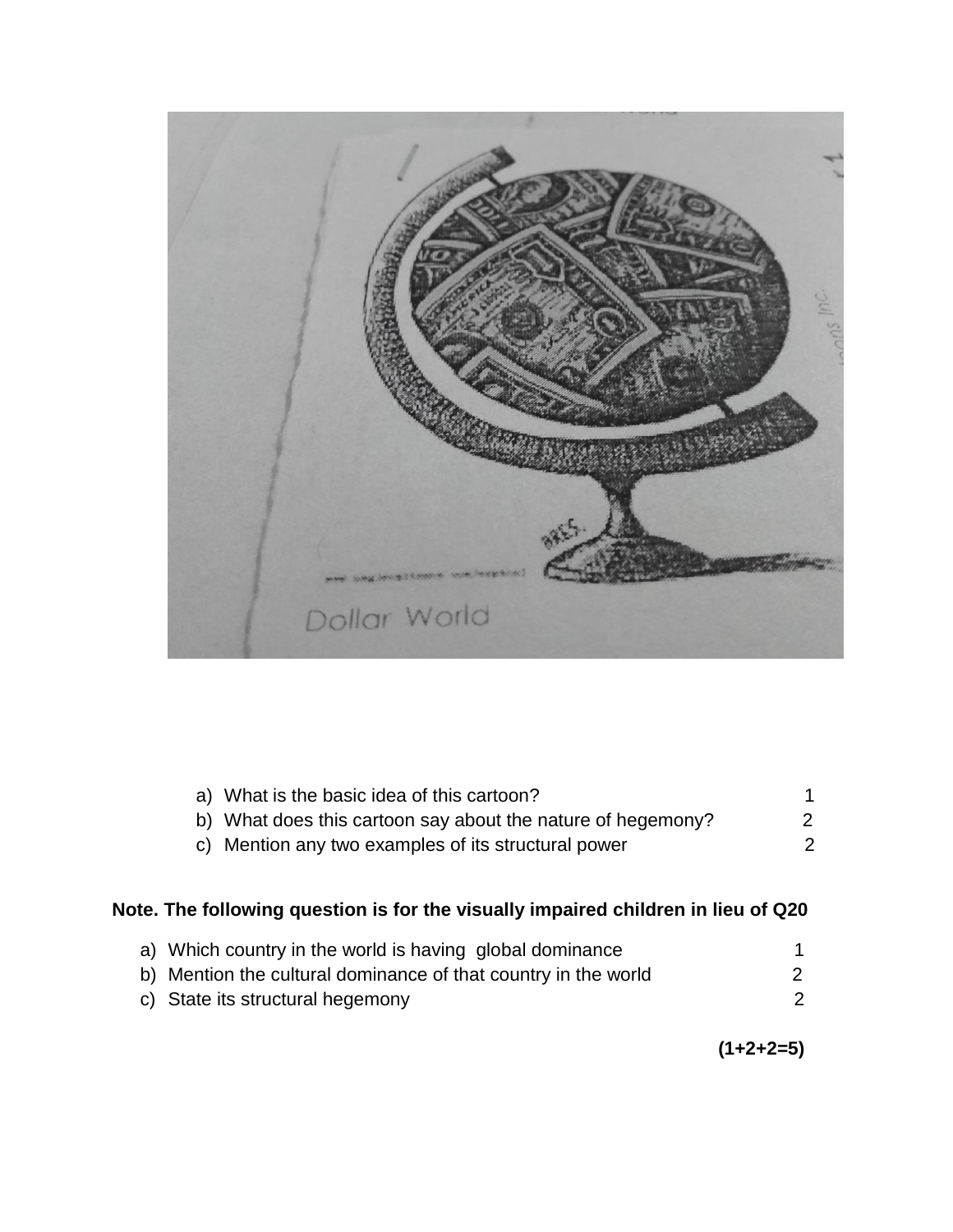21.In the given political outline map of India, five states have been marked as (A), (B),(C),(D) and (E). Identify these states on the basis of the information given below and write their correct names in your answer book along with their respective serial number of the information used and the concerned alphabets as per the following format.



- i. State which was the protectorate of India but became  $22<sup>nd</sup>$  state of Indian union
- ii. State which is related with article 370 of Indian constitution
- iii. State where the Chipko Movement began
- iv. State where The Operation Blue Star was launched
- v. State which is highly affected the Naxalites **5x1=5**

| SR. No. of the information<br>used | <b>Alphabet Concerned</b> | Name of the State |
|------------------------------------|---------------------------|-------------------|
| $(i)$ To $(v)$                     |                           |                   |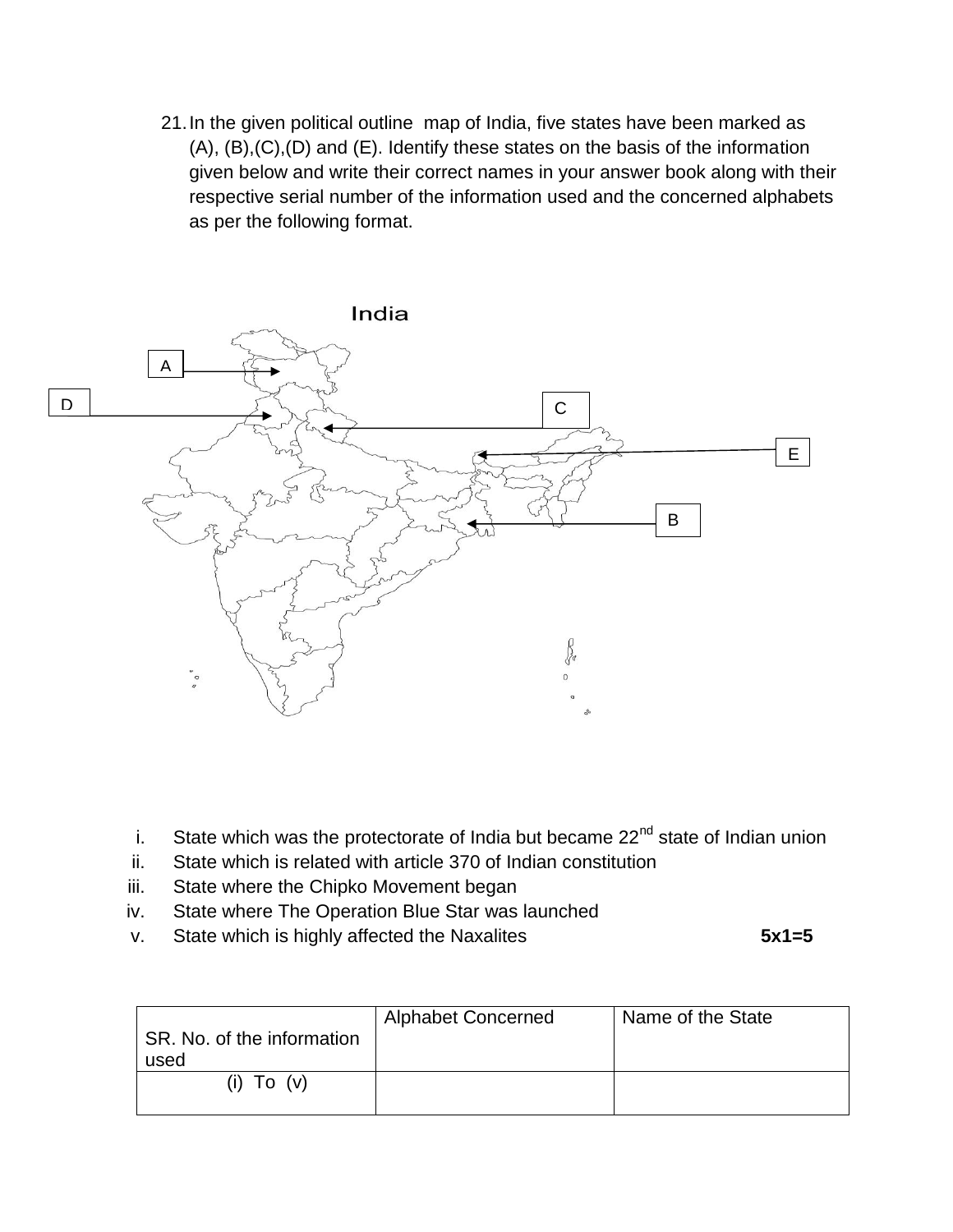#### **Note. The following question is for the visually impaired children in lieu of Q21**

| Τ.   | Why was operation blue star launched?                                   |   |
|------|-------------------------------------------------------------------------|---|
| ii.  | How was the Naxalite movement splintered into various political parties |   |
|      | and organizations of India?                                             | 2 |
| III. | Which sections of Indian society are most affected by the chipko        |   |
|      | movement?                                                               |   |
|      | $(2+2+1=5)$                                                             |   |
|      |                                                                         |   |
|      |                                                                         |   |
|      | 22. Describe the factors that led to the disintegration of USSR         | 6 |
|      | Or                                                                      |   |
|      | Explain the relevance of NAM in the contemporary scenario.              |   |
|      |                                                                         |   |

23.'India has supported the restructuring of the UN on several grounds.' Justify the statement with three suitable arguments  $3+3=6$ 

*<u>Drama* Oriental Science of the Science of the Science of the Science of the Science of the Science of the Science of the Science of the Science of the Science of the Science of the Science of the Science of the Science</u>

'The European Union has economic, political and diplomatic, and military influence'. Substantiate the statement

24.Examine the economic implications of globalization? How has globalization impacted on India with regard to this particular dimension? 3+3=6

 *Oriental Contract of Contract of Contract of Contract of Contract of Contract of Contract of Contract of Contract of Contract of Contract of Contract of Contract of Contract of Contract of Contract of Contract of Contra* 

Examine the multi-pronged Issues related to the rights of the indigenous communities.

25.Why did India and China both view themselves as rising powers in the global politics in spite of tensions between them? Substantiate your answer by giving any four areas that have brought cordiality in their relationship

**OR** 6 Analyze the relationship between India and Pakistan.